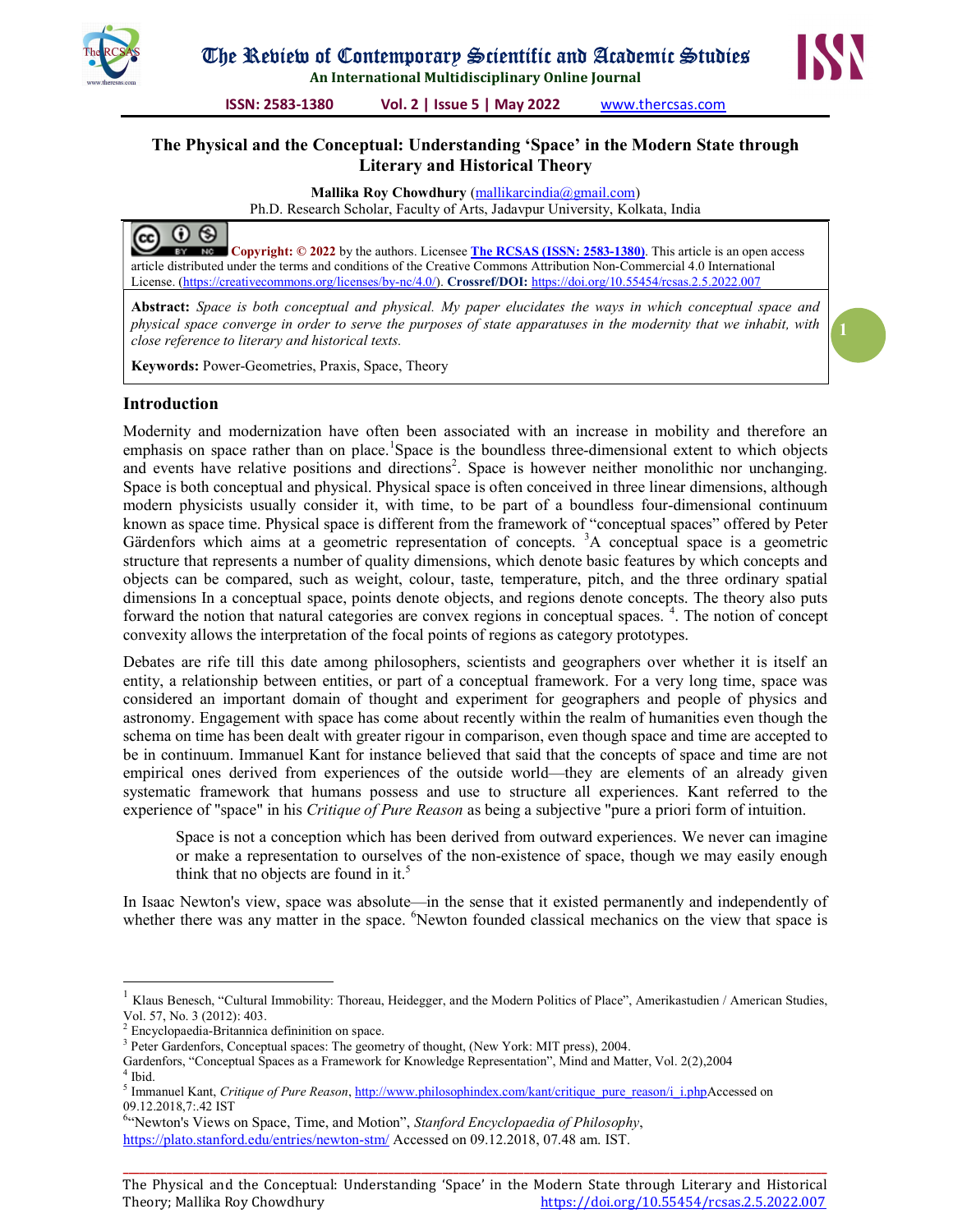



2

ISSN: 2583-1380 Vol. 2 | Issue 5 | May 2022 www.thercsas.com

distinct from body and that time passes uniformly without regard to whether anything happens in the world. Newton defined the true motion of a body to be its motion through absolute space.<sup>7</sup>

Modern understanding of knowledge has much to do with Newton's ideas on light and motion. Intrinsic to perhaps this Newtonian idea of space is mobility. Modernity, power, space and mobility play a significant role in Post-Enlightenment societies. Mobility's different aspects appear and take place in particular spatial settings under the workings of diverse forms of power, and recognizing this informs us about the making of specialized mobility.<sup>8</sup>In a way mobility interacts with perceptions, experiences and desires of the modern self. Such workings of power relate, among other things, to framing and imagining, practising and experiencing mobility through bodies and spaces.

In order to understand the role of space and the formulation of 'governmentality' and 'bio-power', both Foucauldian concepts on the control of bodies through spaces by the State, we need to define spaces vis-à-vis places.

### Space, Place and Power-Geometries

Space and place: There is a common sense feeling that space is more general while place is more particular. Space has multiple meanings: as a noun it means the interval between things; as a verb, to space implies putting in some sort of order. Place, in contrast is personalized space, occupied space. To know your place, to be put into place, is to be situated in a definite location. Space connotes to something that is empty, homogenous and infinite. Place is signified and specified. As if space with the addition of a history and human cognition can mutate into place through an epistemic engagement.

There are both sentiment and power associations behind these phrases. Space is a background, a container, but when transformed into a certain place, it is not neutral to the pulse of power. As Max Weber had famously defined, the modem state as "a human community that (successfully) claims the monopoly of the legitimate use of physical force within a given territory". <sup>9</sup>

According to John Rennie Short,

The transformation of space into place through demarcation, exclusion and containment are all embodiments of how and why power is wielded.<sup>10</sup>

To Doreen Massey, space is the product of relations (including the absence of relations). Space is a complexity of networks, links, exchanges, connections, from the intimate level of our daily lives to the global level of financial corporations.<sup>11</sup> Massey urges her readers to imagine spatial relations with the domestic space without a home for instance. How can the domestic and the household be recalibrated without the dimensions of a space/place called home? The notion of emplacement can be re-plotted in this dynamic understanding of space as well.

The most significant contributor in this regard is Michel Foucault who in his 1967 lecture on 'Other Spaces', later published in 1984 shortly before his death. In his concept, 'heterotopia' Foucault proposes ideas and new ways of thinking about space. Space, Foucault argues, has a history in Western culture, and it has always been closely bound to our experience of time. The progression and evolution of this history has marched on to new venues in recent time. Reviewing the transforming concepts of space through history, he analyses that the Middle Ages postulated 'the space of emplacement' which consisted of 'a hierarchic ensemble of places'. In seventeenth century, Galileo substituted the space of extension for that of localization when he dissolved the discrete and hierarchical spaces of the medieval era when he envisioned an infinitely open space, in which "a thing's place was no longer anything but a point in its movement". Foucault considers this to be setting the tone for contemporary epochs, where space in modernity is qualified by

 $\overline{a}$ <sup>7</sup>Ibid.

 $8$  Anne Jensen, "Mobility, Space and Power: On the Multiplicities of Seeing Mobility", *Mobilities* Vol. 6, No. 2, (May 2011):201.

 $^{9}$  Max Weber, *Essays from Max Weber*, (London: Routledge & Kegal Paul), 1946: 78.

<sup>&</sup>lt;sup>10</sup> John Rennie Short, Global Dimensions: Space, Place and the Contemporary World (London: Reaktion Books, 2004) :15

 $11$  Doreen Massey, "Concepts of space and power in theory and in political practice", *Doc. Anàl. Geogr.* 55, (2009: 17-18).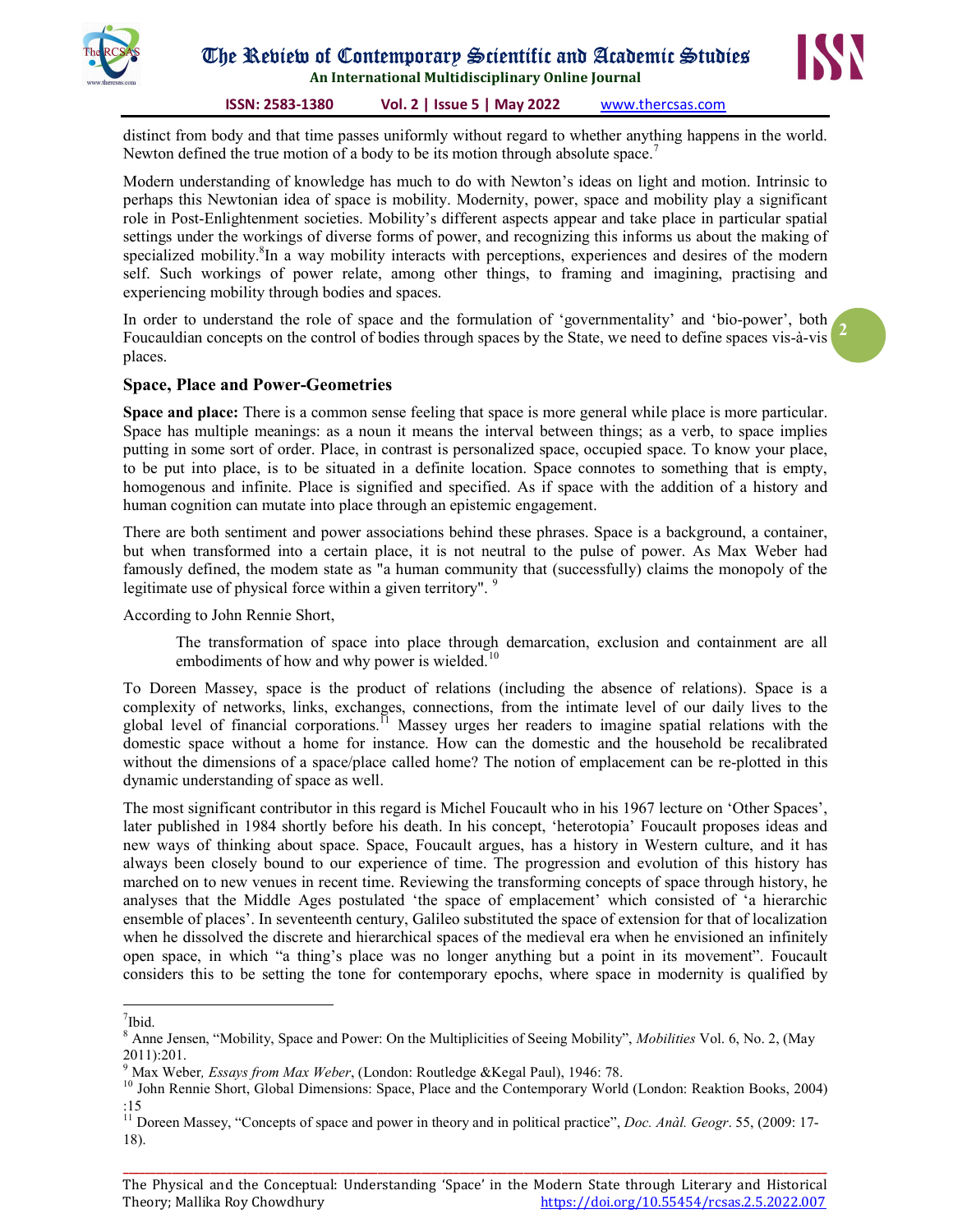

An International Multidisciplinary Online Journal



3

ISSN: 2583-1380 Vol. 2 | Issue 5 | May 2022 www.thercsas.com

divergent sites. He argues that "we now exist in "the epoch of simultaneity: we are in the epoch of juxtaposition, the epoch of the near and far, of the side-by-side, of the dispersed".

He indicates that there has been a shift from a space of binary oppositions, of the open and closed, private and public, sacred and profane. Foucault set up the concept of site to introduce a new spatial type: The Heterotopia. The term, 'heterotopia' comes from medicine, where it refers to the displacement of an organ or part of the body from its normal position. The heterotopia is etymologically linked to another more familiar term, "Utopia", which Foucault cites as a theoretical counterpart to the heterotopia. Whereas utopias are unreal, fantastic, and perfected spaces, heterotopias in Foucault's conception are real places that exist like "counter-sites", simultaneously representing, contesting, and inverting all other conventional sites. The heterotopia presents a juxtapositional, relational space, a site that represents incompatible spaces and reveals paradoxes.

An additive to this notion of Foucault is Doreen Massey's interesting intervention on the multiplicity of space and the possibility that space is mutable, one that always in the process of being made and is 'under construction' as she opines.

It is never a fully connected and finalized thing like the «synchronies» proposed by structuralism for instance.<sup>12</sup>

Massey argues that there are always relations, which are still to be made, or unmade, or re-made. In this sense, space is a product of our on-going world. As a result, space is also always open to the future. As a result, it is always open also to the political. The production of space is a social and political task. Consequently, the dimension of space enters, necessarily, into the political. Disagreeing with Foucault's view on space, she feels that since space is constantly being made and remade, a product of relationships and exchanges and intermeshed with this idea of space that is dynamic is the notion of temporality.

Doreen Massey urges her readers to consider that power has geographies to play within and that there are cartographies of power. To elucidate her point, she takes the example of United Kingdom; she says it is quite possible to discern power-geometries in politics, in the economic sphere through the geography of the relations of production and distribution, and in the cultural formation. It is also undeniable that the three each of them strongly peaking in the south east corner of the country— feed off each other and reinforce each other. The spatial centralization of all of these power-relations in London is one of the cardinal facts of British society.

Inherent in this notion of power is the twin notions of modernity and motility. Someone like the Spanish sociologist Manuel Castells would argue that movements have become defining features of the late modern city.<sup>13</sup>Cities are planned and (also) practised in the face of the movements of its citizens, goods, information, ideas and images. Sven Kesselring considers mobility as a basic condition in the social as it is a 'general principle of modernity'. <sup>14</sup>Mobility's foundational role in modernity naturalizes this as a fact of modern) life and as a 'general principle' which rarely needs further justification.

With the notion of 'motility', Vincent Kaufmann bridges the gap between what he terms spatial mobility and social mobility. <sup>15</sup>Vincent Kauffman defines 'motility' as 'the capacity of entities (e.g. goods, information or persons) to be mobile in social and geographic space, or as the way in which entities access and appropriate the capacity for socio-spatial mobility according to their circumstances'. Tim Creswell while studying the geopolitical strategies on the hurricane Katrina looks at the role played by State in handling the crisis. He demonstrates how the politics of mobility, i.e. deciding whom to move and when, how and where, had severe, at times fatal, costs for the under-privileged population of New Orleans, while the wealthier citizens

-

\_\_\_\_\_\_\_\_\_\_\_\_\_\_\_\_\_\_\_\_\_\_\_\_\_\_\_\_\_\_\_\_\_\_\_\_\_\_\_\_\_\_\_\_\_\_\_\_\_\_\_\_\_\_\_\_\_\_\_\_\_\_\_\_\_\_\_\_\_\_\_\_\_\_\_\_\_\_\_\_\_\_\_\_\_\_\_\_\_\_\_\_\_\_\_\_\_\_\_\_\_\_\_\_\_\_\_\_\_\_\_\_\_\_\_\_\_\_\_\_\_\_\_\_\_\_\_\_\_\_ The Physical and the Conceptual: Understanding 'Space' in the Modern State through Literary and Historical Theory; Mallika Roy Chowdhury https://doi.org/10.55454/rcsas.2.5.2022.007

<sup>&</sup>lt;sup>12</sup> Doreen Massey, ibid, :19.

<sup>&</sup>lt;sup>13</sup> Manuel Castells, *The Rise of the Network Society*, 3rd ed. (Oxford: Blackwell), 2000: 90.

<sup>&</sup>lt;sup>14</sup> Sven Kesselrig, "Pioneering mobilities: New patterns of movement and motility in a mobile world", *Environment and* Planning A. (Special Issue on Mobilities and Materialities), 38(2), 2006:270.

<sup>&</sup>lt;sup>15</sup> V. Kaufmann, M.M. Bergman. & D.Joye, "Motility: Mobility as capital", International Journal of Urban and Regional Research, 28(4), 2000:74.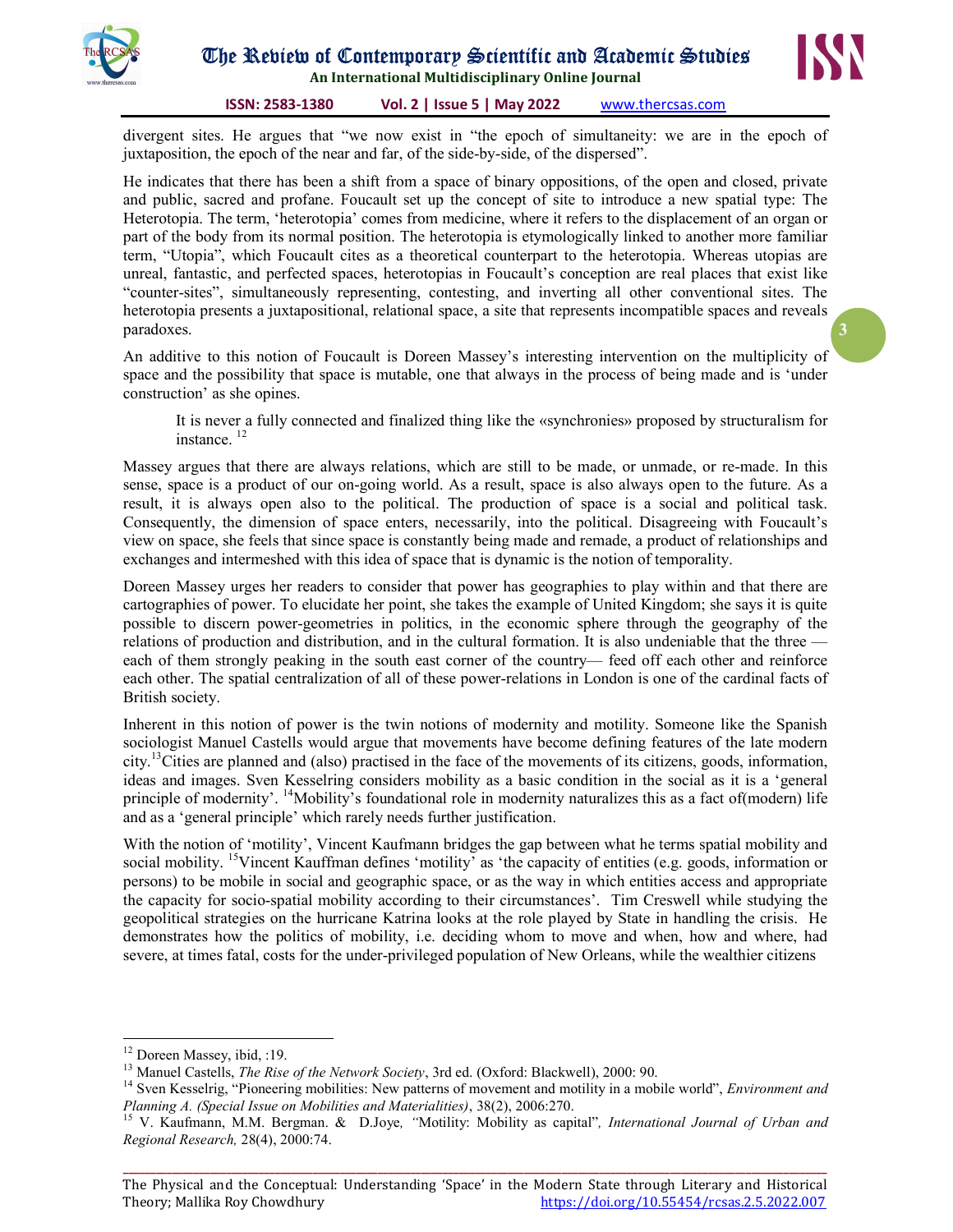



ISSN: 2583-1380 Vol. 2 | Issue 5 | May 2022 www.thercsas.com

were able to escape the disaster.<sup>16</sup>

Rooted in the understanding of the State's power over bodies and spaces is Foucault's idea of "governmentality" and "bio-power". Governmentality, a key notion in Foucault's work, can be "understood in the broad sense of techniques and procedures for directing human behavior" More specifically governmentality describes mechanisms of linking forms of power to processes of subjectification through techniques of domination anchored in a certain regime of rationality. <sup>17</sup> In this sense governmentality helps to articulate the strategic character of government. However, as Gyan Prakash critiques, Foucault paid little attention to Empire and hence did not explicitly articulate governmentality with the imperatives of colonialism.<sup>18</sup>

Building on Foucault's work, Partha Chatterjee embraced the concept in his seminal book The Politics of the Governed (2004) to describe state-society dynamics in the post-colonial world. He argues that the particularity of the post-colonial context is that techniques of governmentality predate the nation-state. Rather than securing state legitimacy by citizen participation, the state apparatus claims to provide entitlements to certain populations.<sup>19</sup>

An interesting case study on the Indian case by looking at Henri Lefebvre's work on the production of space and Foucault's idea of governmentality has been done by Swetha Rao Dhananka. <sup>20</sup> She says Lefebvre's comprehensive theory of "production of space" lends itself to understanding relations between space and social change. <sup>21</sup>He presents a conceptual triad which expresses the interaction between spatial practices, representations of space and spaces of representation to trace the production of space.  $^{22}$  Critiquing Lefebvre, Rob Shields observes that articulating these three aspects of the "production of space" along with techniques of governmentality not only allows us to understand the spatial effects of governmentality, but also expands the scope of the conceptual lens that Lefebvre's "production of space" offers, as he has little to say on the question of discrimination and inequality.<sup>23</sup>

Applying Lefebvre's and Foucault's theories, Dhanaka tries to posit and question their ideas looking at the Basic Services to the Urban Poor (BSUP hereafter) in India. Using ethnographic surveys and interviews, Dhanaka concludes that the BSUP policy markedly influenced the built form and experience of it and the social relations in the slum. This conceptual approach pinpointed the tension between the scale of public policy intervention that targets a spatially constituted community, but implements it through individual eligibility criteria. A closer reading of this tension within the presented episodes leads me to identify three types of outcomes affecting the community targeted by policy. These form hypotheses that could be tested through further empirical investigations.

Within the discussion of production of space, it is also important to note the perceptions held by government agencies about the capacity of the poor to endure hardships. In none of the localities where BSUP housing

 $\overline{a}$ 

4

<sup>&</sup>lt;sup>16</sup> Tim Creswell, "Understanding mobility holistically: The case of hurricane Katrina", in: S. Bergmann & T. Sager (Eds) The Ethics of Mobilities: Rethinking Place, Exclusion, Freedom and Environment, (Aldershot: Ashgate), 2008: 78.

<sup>&</sup>lt;sup>17</sup> Thomas Lemke, "Foucault, Governmentality, and Critique." Presented at the Rethinking Marxism Conference, September 21-24, University of Amherst,MA, 2004. DOI : 10.1080/089356902101242288

<sup>18</sup> Gyan Prakash, "Book Review: Spaces of Colonialism: Delhi's Urban Governmentalities." Cultural Geographies 17(2), 2000: 289–90.

Partha Chatterjee, The Politics of the Governed: Reflections on Popular Politics in Most of the World. New York: Columbia University Press, 2004.

Sweta R. Dhanka, "The Production of Space and Governmentality in the Urban Poor's Claim over Land and Housing", Environment Politics in Urban India: Citizenship, Knowledges and Urban Political Ecologies, 2016:14. https://journals.openedition.org/samaj/4228 Accessed on 9.12.2018, 12:45 IST.

<sup>&</sup>lt;sup>21</sup> Michael Buser, "The Production of Space in Metropolitan Regions: A Lefebvrian Analysis of Governance and Spatial Change." Planning Theory11(3): 2010: 279–98. Retrieved November 14, 2016 (http://plt.sagepub.com/content/early/2012/03/20/1473095212439693.abstractt

DOI : 10.1177/1473095212439693.

 $22$  Ibid.

<sup>&</sup>lt;sup>23</sup> Rob Shields, "Henri Lefebvre." Pp. 279–85 in Key Thinkers on Space and Place, edited by P. Hubbard and R. Kitchin. London: Sage Publications, 2011.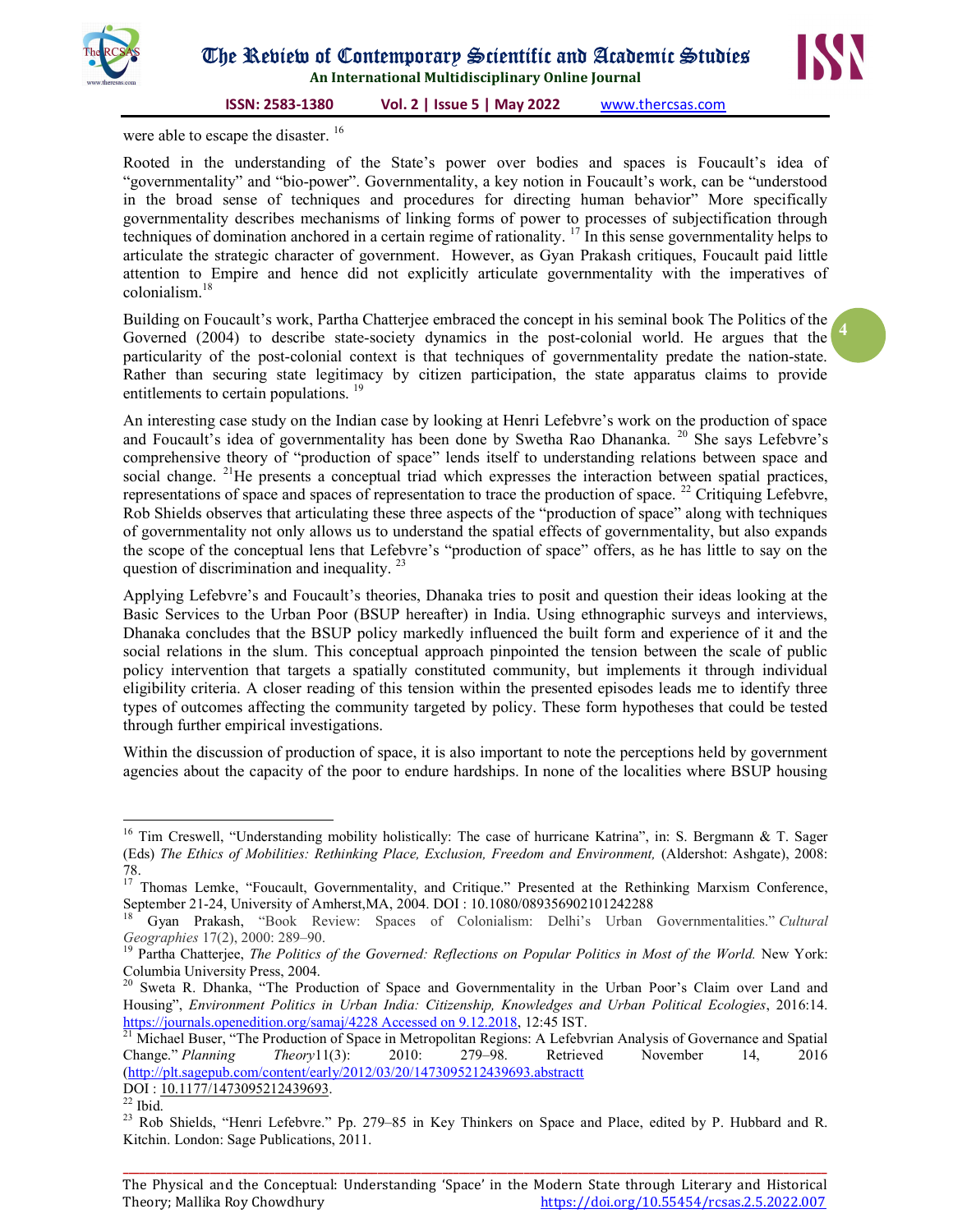

# The Review of Contemporary Scientific and Academic Studies

An International Multidisciplinary Online Journal

#### ISSN: 2583-1380 Vol. 2 | Issue 5 | May 2022 www.thercsas.com

projects were realized in-situ were adequate arrangements for transit housing made.<sup>24</sup> It was assumed that community members could put up their tents and tin-sheets, as they were accustomed to living in abysmal conditions. Moreover, this worsening condition did not trigger speedier construction or a change in implementation guidelines. In regard to those communities rehabilitated to the periphery under the BSUP, it was taken for granted that they could and would start from scratch building a livelihood, enrolling their kids into new schools, and organizing for other lacking amenities, leaving the urban poor to 'their own devices' as had been formulated by Berner and Philips earlier.<sup>2</sup>

will have a politics. Not only will state elites attempt to control or counter the uses to which that sacred 5 Before concluding my paper, I would like to consider the role of sacred centres in the politics and bio-power in places like Ayodhya and Jerusalem- both sites of violent political and religious contestation. That power is both symbolized and organized from and through sacred centres implies that the centres' social construction centre is put, but conflicts over the social order will ramify in its sacred centre. Several analysts have pointed to the role of rituals at the centre not as mere external instrumental legitimation of governmental authority, but as its internal expressive mechanism. James Duncan, for example, has illustrated how the struggle between two competing discourses and narratives of kingship in nineteenth-century.

As Roger Friedland and Richard Hecht argue, violence at the center, the provocation of conflict at a contested sacred center, was "a mechanism to control the meaning of the signifier, to build the religious significance of these national centers, a significance lying latent in the Palestinian, Israeli, and Indian nations. <sup>26</sup> In the case of Jerusalem and Ayodhya, contesting possession of a sacred site was used by groups wishing to change the basis of governmental authority from a nation grounded in mutual consensus and democratic laws to a religious-ethnic group grounded in divine providence. Bodies are social, and spaces and places are no less social and political. The use of space for localization, displacement, and emplacement of bodies has predated modernity but has not eluded the modern or post-modern condition.

-

<sup>&</sup>lt;sup>24</sup> Shweta Rao Dhanaka, op.cit.

<sup>&</sup>lt;sup>25</sup> Erhard Berner and Benedict Philips, . "Left to Their Own Devices? Community Self-Help between Alternative Development and Neo-Liberalism." Community Development Journal 40(1): 2005, 17–29, DOI : 10.1093/cdj/bsi003 <sup>26</sup> Roger Friedland and Richard Hecht, "The Bodies of Nations: A Comparative Study of Religious Violence in Jerusalem and Ayodhya", History of Religions, Vol. 38, No. 2 (Nov., 1998) 148.